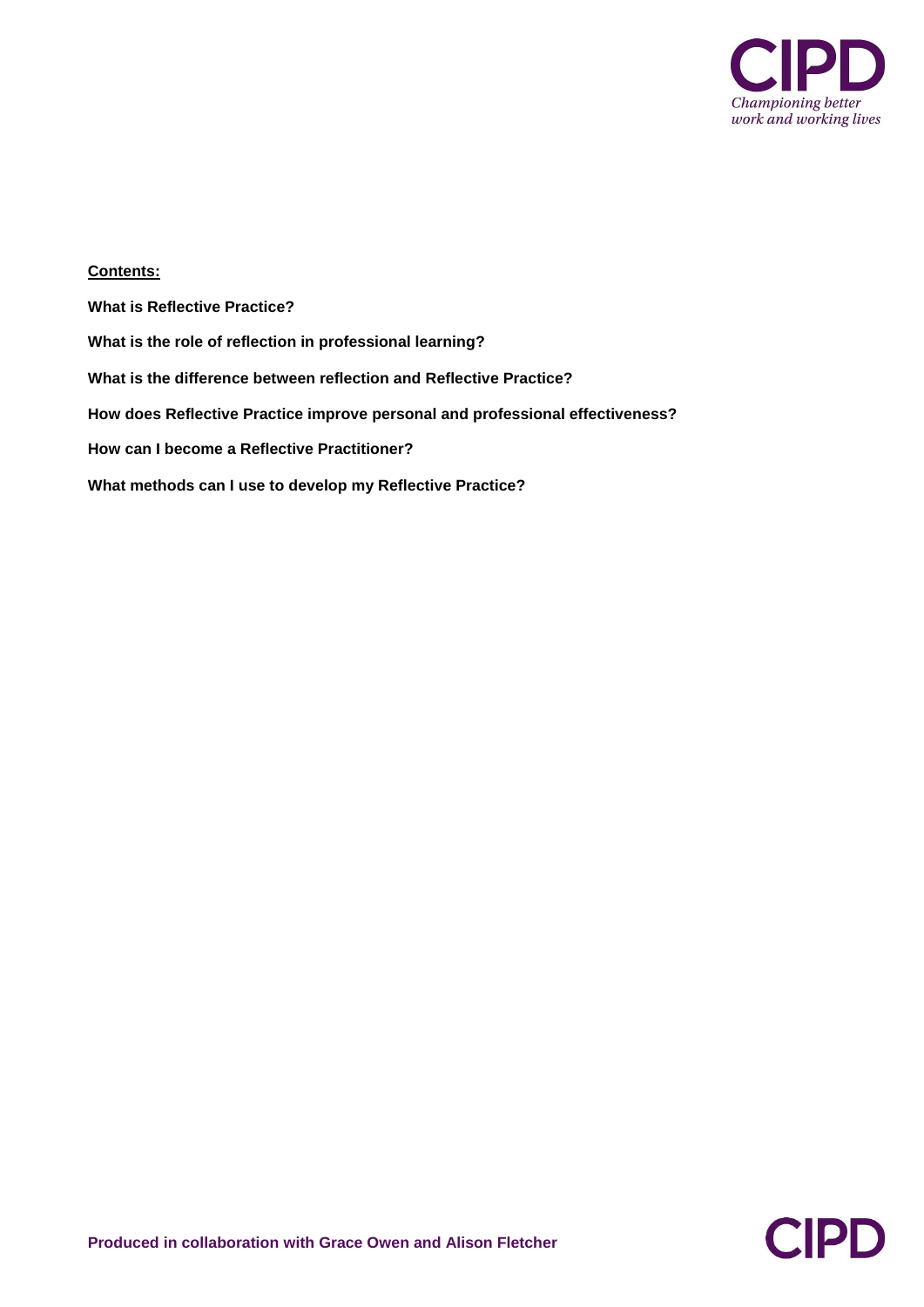

CIPI

## **What is Reflective Practice?**

Reflective Practice is the foundation of professional development; it makes meaning from experience and transforms insights into practical strategies for personal growth and organisational impact.

It involves integrating activities into daily life on a routine basis which raise awareness, prompt critical analysis and aid self-management and decision-making. It means:

- Learning to pay attention listening to ourselves
- Coming face to face with our assumptions
- Noticing patterns
- Changing what we see
- Changing the way we see.

We often assume learning is a discreet activity which involves reading books, attending courses, perhaps participating in action learning or working with a coach. But we are learning all the time; from everything we do, every conversation we have, every strand of information that comes our way. Reflective Practice is a way of recognising and articulating what we're learning on a moment by moment basis.

Children learn by creating new connections in the brain and putting them together in sequences. Adults, however, already have a brain full of connections, and reorganising existing knowledge – sometimes referred to as unlearning – is an essential component of the process.

Each adult learner has a unique set of experiences, mental models and assumptions Restructuring and reordering what is known requires active, engaged participation in the learning process, relating ideas and concepts to personal experience. Research shows that for this to happen the new knowledge needs to be of practical and personal value to the learner. Adults commit to learning when they can connect it to their goals and aspirations.

# **What is the role of reflection in professional learning?**

Reflection deepens learning. The act of reflecting enables us to make sense of what we've learned, why we learned it, and how each increment of learning took place. Moreover, reflection is about linking one increment to the wider perspective of learning - heading towards seeing the bigger picture. Through reflection, learning is integrated, internalised and personalised.

Thinking about an experience is essentially a cognitive activity, but reflection is also emotional and physical, and is linked with our values and social identity. Viewing issues from different perspectives challenges assumptions and established patterns of behaviour, and encourages the development of new ways of seeing.

Transformational theories suggest that adult learning is principally a meaning-making activity; that acquiring job-specific skills and spending time on continuous professional development creates the opportunity to gain a deeper understanding of self as learner as well as acquire a body of knowledge. This is often referred to as double loop learning.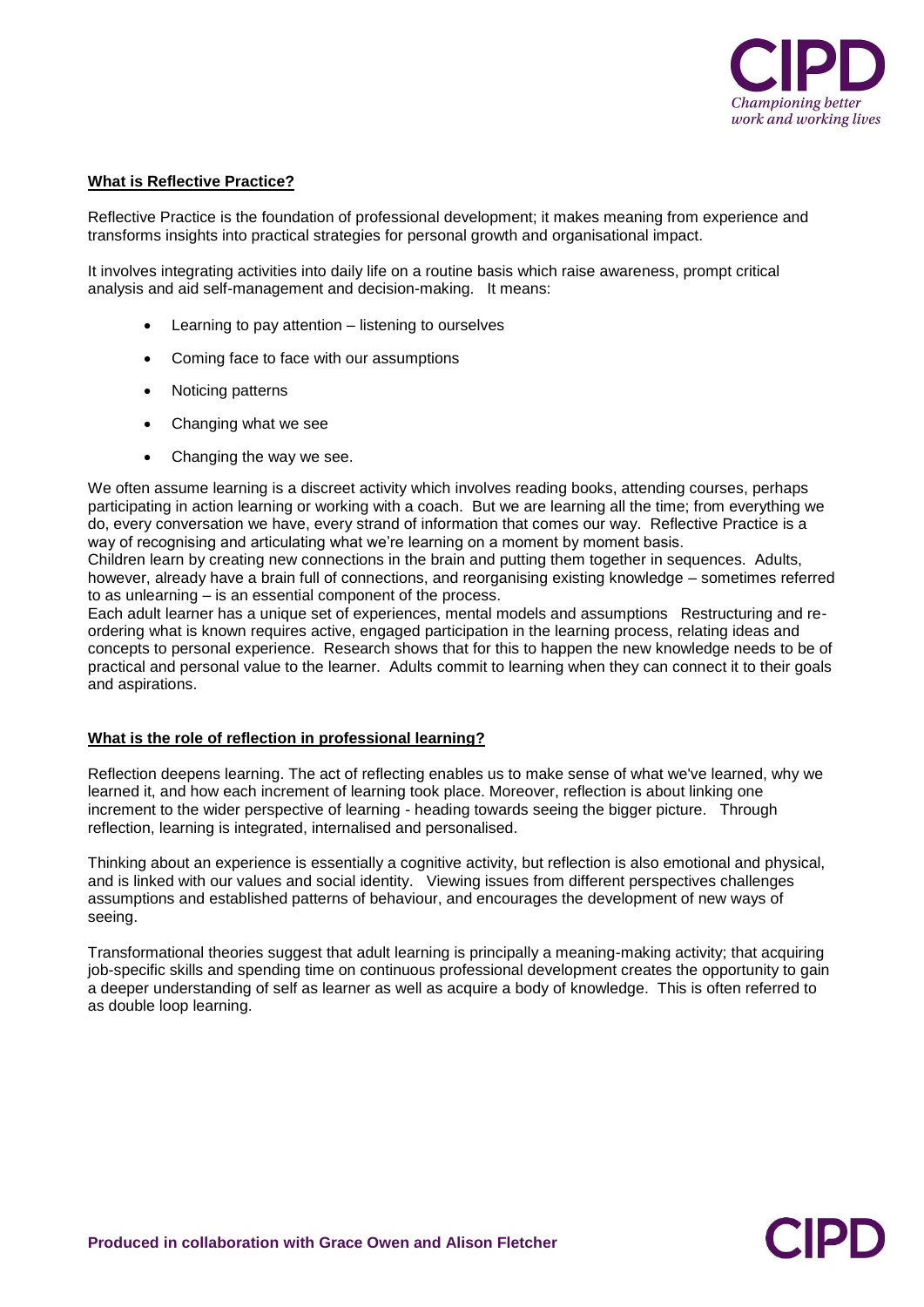

**CIPI** 

# **What is the difference between reflection and Reflective Practice?**

An important characteristic of Reflective Practice rather than reflection is the fact that it is captured and expressed in some form - usually written, spoken or pictorial - on a systematic basis.

This is because learning comes not only from the 'in the head' reflection but from the process of representing the reflection itself. What you learn from drawing a picture to represent reflections differs from what you learn by writing about the same content. In making a representation of reflection, we shape and model the content in different ways depending on a range of factors, including how we are feeling at the time and whether other people will see what we've made.

When the process of representation becomes a habitual activity, patterns and connections become visible.

# **How does Reflective Practice improve personal and professional effectiveness?**

Reflective Practice is an essential part of developing new skills, but at a deeper level it grows the capacity of the individual to respond to challenges, make timely decisions, manage emotions, conduct productive relationships and cope with stress.

*We know from neuroscience that a structure in the brain called the corpus callosum plays an important part in performance. The corpus callosum is a thick band of nerve fibres that connects the left and right sides of the brain, transferring information between the brain hemispheres. It is true that the two hemispheres have locations involved with different functions i.e. within the left side of the brain a dominance in analytical thinking, language processing and drawing on existing knowledge to solve problems, while within the right side of the brain there is more of an association with intuition, creativity and understanding through metaphor and visualisation. However we shouldn't be thinking we are more left or right brained as we are all whole brained and need processing to occur in both hemispheres. Reflective practice can help re-visit and strengthen neuronal connections we need to develop new habits/skills/mindsets within and between the two hemispheres.*

For individuals, the outcomes of developing a regular habit of reflective practice can be:

- An increase in self-awareness, emotional intelligence, the capacity for emotional regulation and as a consequence the ability to inspire, influence and motivate others
- An enhanced ability to make decisions which show good judgement, awareness of risk and systemic impact
- A growth in the capacity to generate innovation through the technique of asking open questions and attending to the answers with an open mind
- The ability to be compassionate to self and others and inspire trust through demonstrating trustworthiness.

Reflective Practice expands a leader's self-awareness, brings rigour to critical thinking and hones communication skills, all of which enable greater impact at an organisational level as ways of working and working relationships are being challenged by a volatile, uncertain, complex and ambiguous world. It aligns with a range of organisational development issues, such as ethics, engagement, empowerment, well-being and sustainability. *"Reflective Practice has been a good use of my time",* commented a senior leader in an international aid charity.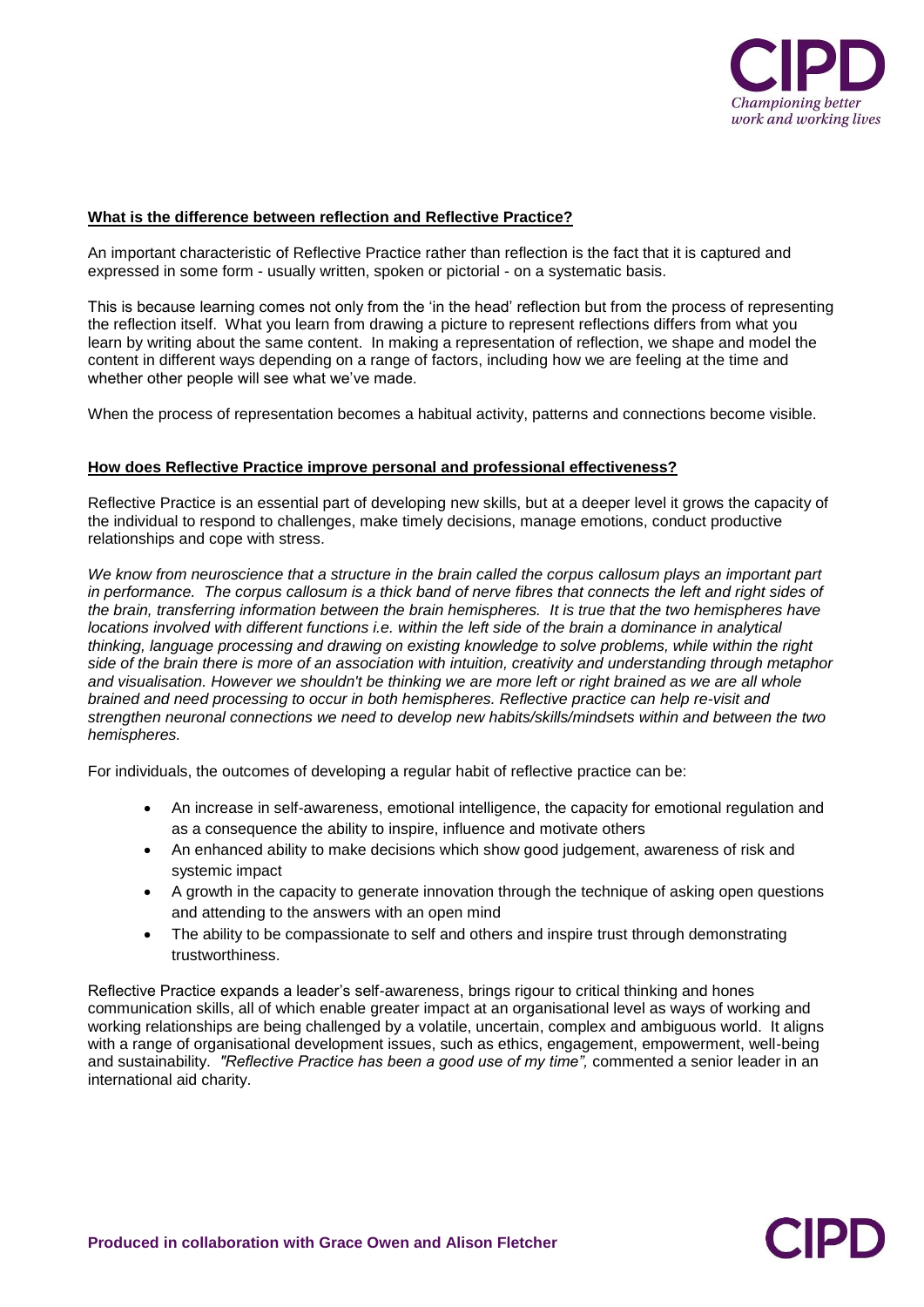

# **How can I become a reflective practitioner?**

- 1. The first stage of becoming a reflective practitioner is to develop the skill of critically reflecting on experience, or what Donald Schon described as 'the capacity to reflect on action so as to engage in a process of continuous learning'. There are four stages to this process: Re-inhabit (relive the experience), Reflect (notice what was going on), Review (critically analyse the situation), Reframe (capture new understanding).
- 2. The second stage of reflective practice Schon calls reflection in action, and can best be described as the ability to think on one's feet. This involves noticing patterns of thoughts, feelings and physical responses as they happen, and using this information to choose what to do moment by moment.
- 3. We can usefully add a third stage, reflection for action, which combines insight with intention to apply learning in professional life.

There is no magic formula for developing as a reflective practitioner. But here are some guidelines to get you started:

- Time. The most often cited reason why learners skimp on reflective practice is a lack of time. Build reflective time into your learning schedule; even a few minutes on a regular basis is better than trying to catch up occasionally. Like all habits, little and often is the most effective.
- Attention. Make a conscious effort to minimise distractions. Put the phone out of earshot and sight line. If you're writing directly on your computer, you may want to go offline to prevent emails coming in and attracting your attention. Find a space where you're not likely to be interrupted and consider headphones in a noisy environment.
- Pace. Slow down. If mindfulness works for you, then use this as a way of locating yourself in the present. A minute of breathing from the diaphragm – breathe in for a count of four, hold for a count of four and breathe out for a count of four – will also encourage a reflective brain state. Even if you only have a few minutes for your reflective practice, make each minute count.
- Curiosity. Approach your reflective practice without judgement or self-criticism. There is no 'one right way' to do this. You are doing this for yourself, not for anyone else.
- Experiment. In the next section we suggest a range of tools you can use to enable reflection and encourage you to experiment to find what works for you.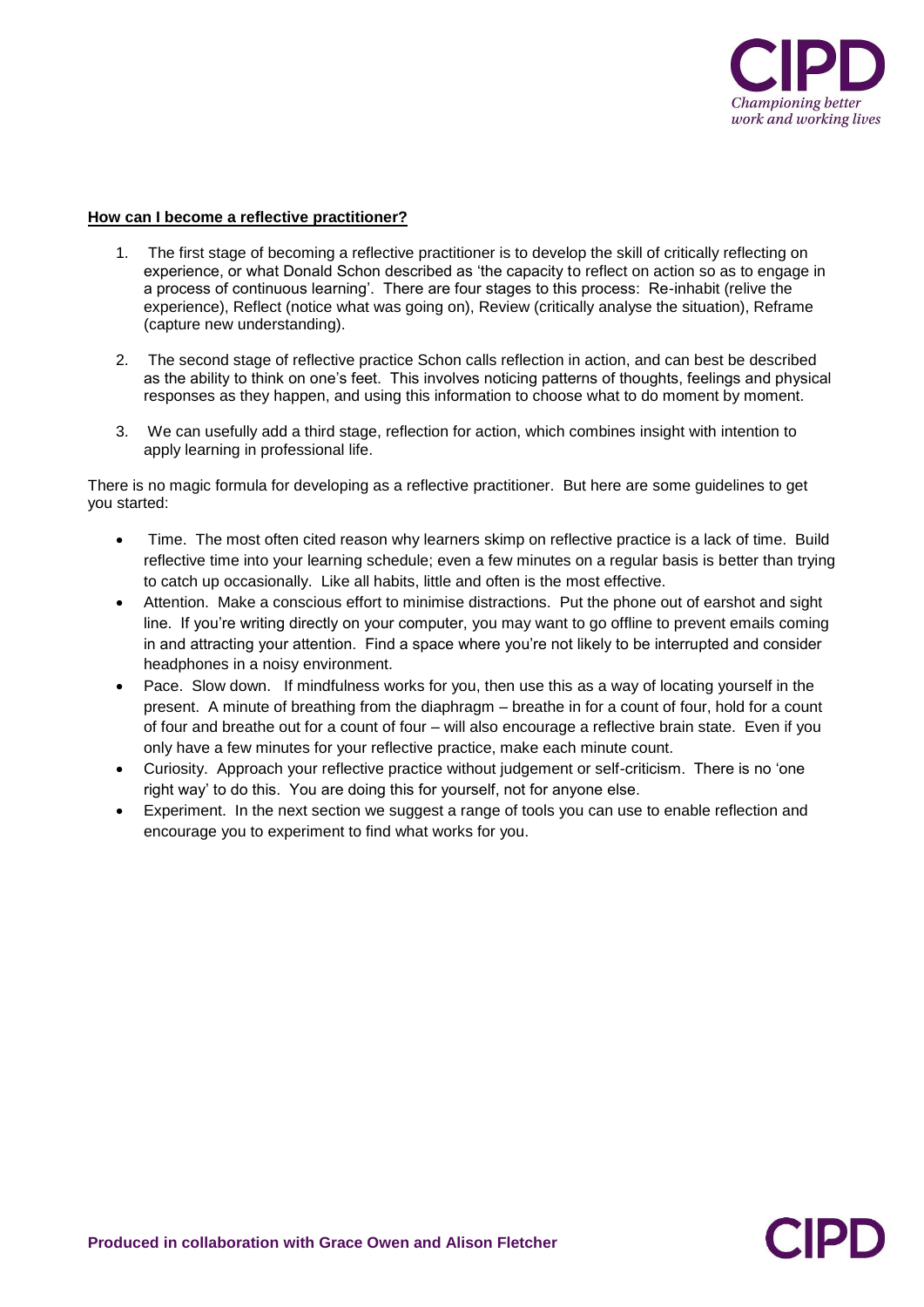

#### **What methods can I use to develop my Reflective Practice?**

Preparing for reflective practice – encouraging a reflective mind

#### *Free Writing*

This is a good way to get started on any reflective writing activity, as it unblocks the mental barriers of apathy, self-criticism, resentment, and anxiety about deadlines, fear of failure or censure, or other forms of resistance. It is often used by professional writers as a warm-up exercise. You can do this on a computer, but the added physical dimension of moving a pen across paper helps to create a calm and receptive brain state.

Give yourself a time limit – four to six minutes works well. Keep your hand moving until the time is up. Do not pause to stare into space or to read what you've written. Write quickly but not in a hurry.

Pay no attention to grammar, spelling, punctuation, neatness, or style. The correctness and quality of what you write do not matter; the act of writing does. If you get off the topic or run out of ideas, write whatever comes into your head, or simply scribble: anything to keep the hand moving.

At the end of the allotted time, re-read what you've written and underline any words that jump out as of significance.

#### *Free drawing*

The architect Frank Gehry (the Guggenheim in Bilbao, Concert Hall in LA) starts every new commission by sitting with a blank sheet of paper and a pencil and moving his hand in response to the ideas, feelings and images that the work suggests. He doesn't take his hand from the paper, or worry about structure or detail. Instead, he allows himself to fully connect emotionally, intellectually and physically with the task at hand. It was this process that provided the inspiration for the swelling titanium curves of the Guggenheim. Whether we're working - on an architectural icon, an HR strategy or thinking about a difficult negotiation - using the physical activity of drawing shapes on paper liberates our thinking.



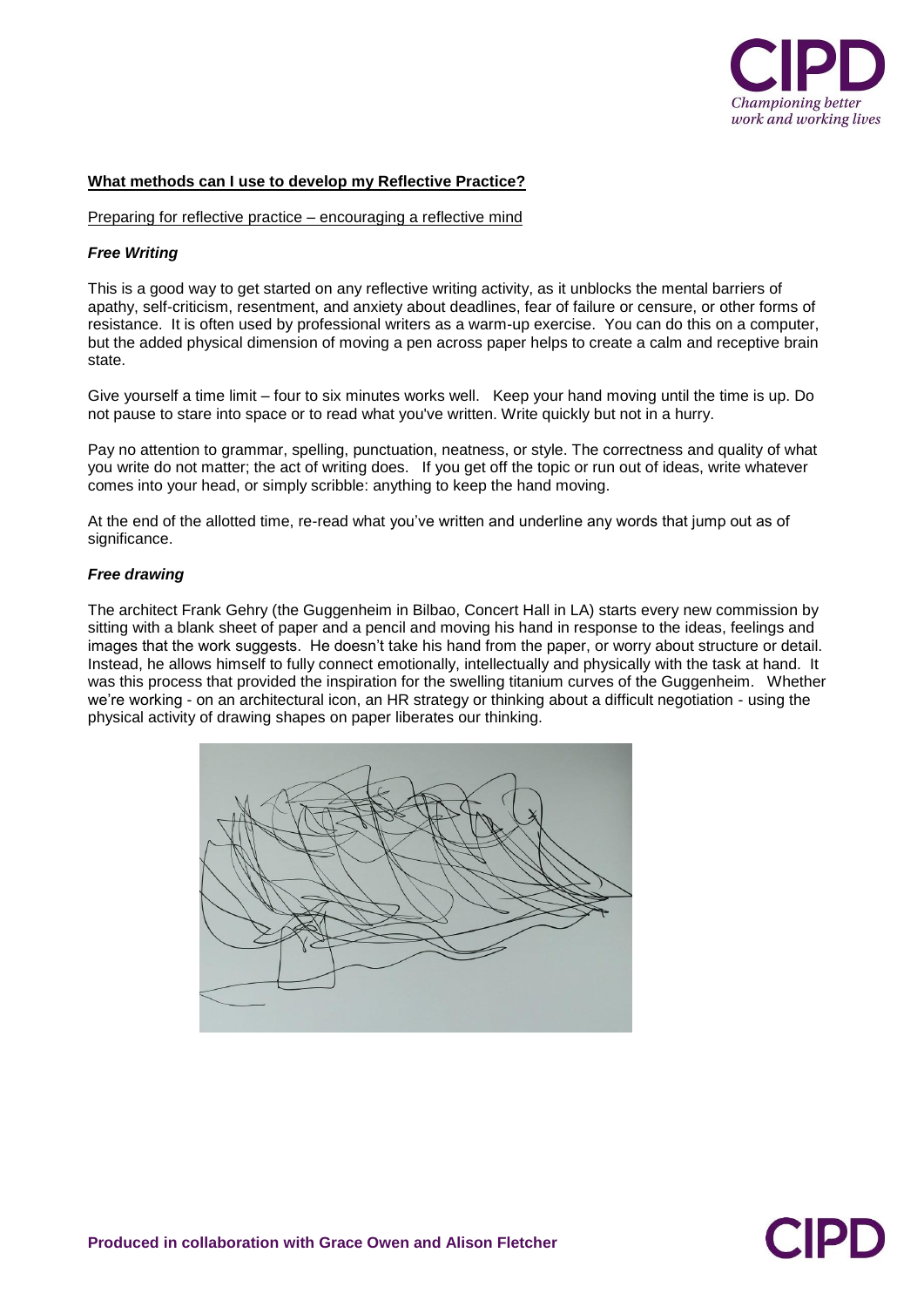

# *Focus on breathing*

One or two minutes of purposeful breathing is a good preparation for Reflective Practice because it encourages the production of alpha brain waves which are responsible for reducing distraction and increasing the capacity to focus.

Simply sit or stand somewhere you will not be disturbed and concentrate on your breathing. Start by breathing in and out slowly, in through the nose and out through the mouth – each cycle should take around six seconds.

Let go of thinking about the day's activities, the things that are concerning you, and direct all your attention to the flow of air in and out of the body for a count of 10 -20 breaths.

Tools for reflective practice

## *1. Critical analysis*

This questioning framework is based on Gibbs reflective cycle:



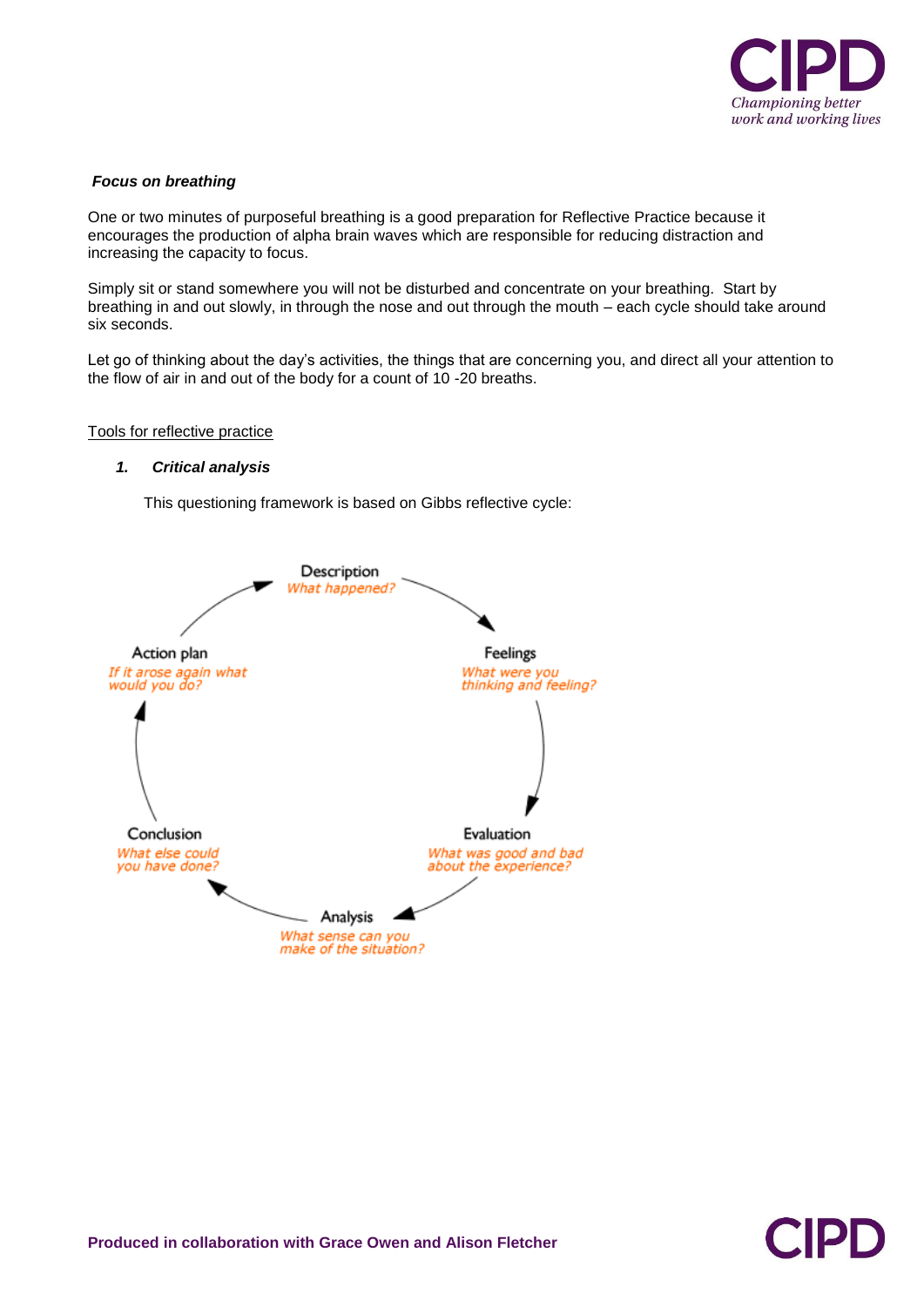

Choose a specific situation you would like to reflect on. Work through the following questions and write down the answers.

**DESCRIPTION** When and where did the situation take place? Why were you there? Who else was there? What happened? What did you do? What didn't you do? What did they do? What didn't they do? What happened?

FEELINGS What were your feelings before this situation? What were your feelings at the time? What were your feelings afterwards? What do you think the others in the situation were feeling?

EVALUATION What went well / was positive? Why? What did not go so well / was less positive? Why? What was your contribution? What was the contribution of others?

ANALYSIS What assumptions are you making? What insights are now available to you?

CONCLUSION and ACTION PLAN What will you do differently? What skills do you need to develop to achieve this? Who and what will support your development in this area?

Use the answers to the questions in the final section to feed into your personal development plan.

# *2. Visualisation*

LANDSCAPING: Use pebbles, shells, buttons - – anything you have easily to hand that can be used to represent aspects of your work system. Working briskly, lay them out in a pattern which represents the issue you want to reflect on. What do you notice? Try moving one or two items – what happens now? What else could you do with the items? What do the answers to these questions suggest about your future options?

MIND-MAPPING: You may use mind-mapping software, create electronic maps on a tablet with a stylus or prefer pen and paper, but using a mind-map to represent the Reinhabit – Reflect – Review – Reframe process is a good way of capturing the pattern of your reflection and reorganising your ideas to incorporate new insights.

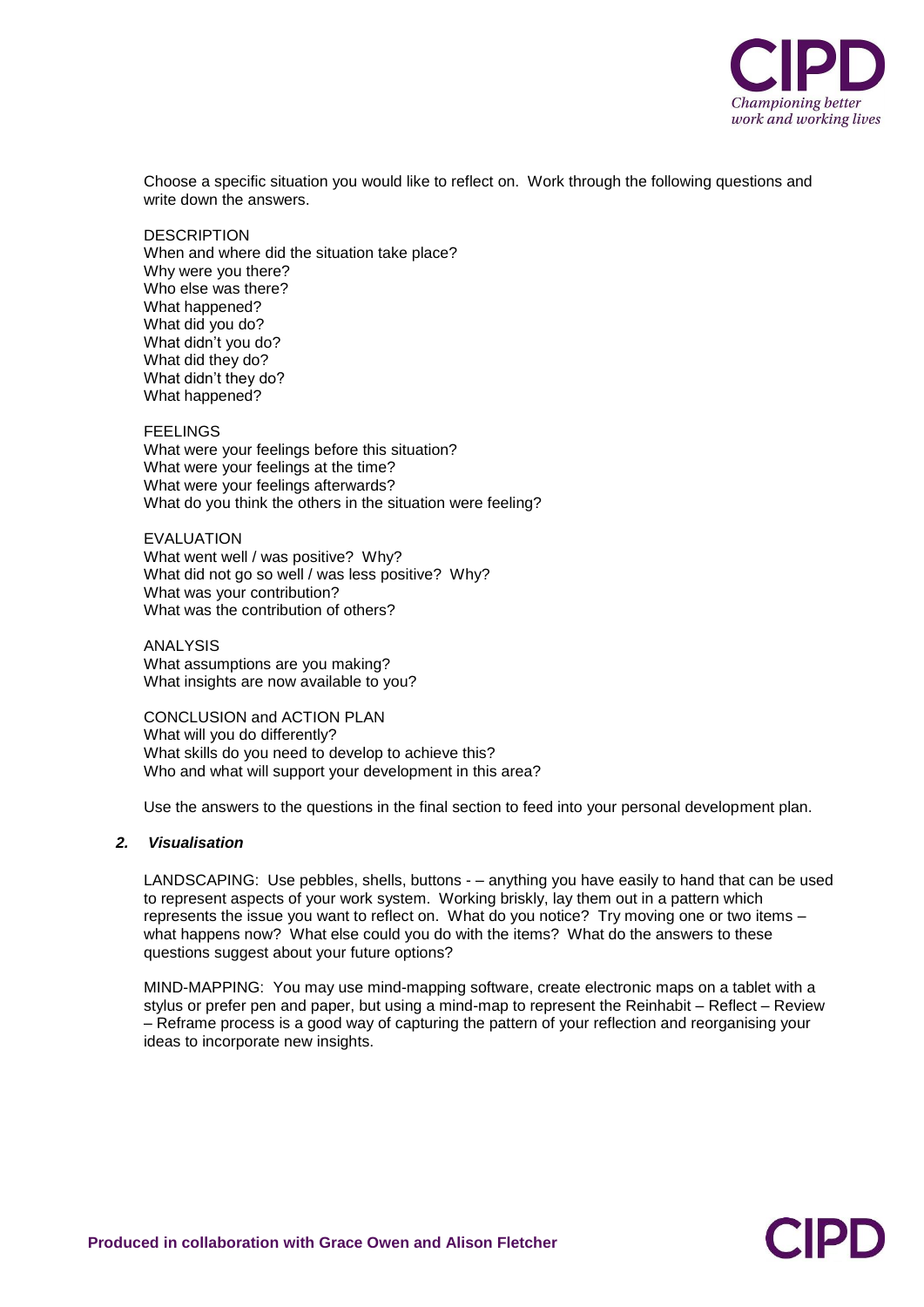

CIPI

## *3. Reflective dialogues*

Using Isaacs' model of dialogue as a conversation tool with a group of fellow learners is a powerful way of creating space for reflection. The four principles of dialogue are:

- $\triangleright$  Listening to understand others rather than to plan what you're going to say;<br>  $\triangleright$  Suspending iudgement and criticism
- Suspending judgement and criticism
- $\triangleright$  Voicing, or speaking in the first person rather than abstractly
- $\triangleright$  Respecting the views of others and their right to hold them.

A dialogue can be used as a way of exploring experiences, planning future actions, and enabling participants to benefit from others' insights into their personal challenges.

## *4. Narrative reflective writing*

This is often used as a follow-on from free writing, and uses the same approach, this time as a way of telling a story about something you want to reflect on in your work life.

- a) Focus on the experience and use the process of telling the story to re-inhabit the events emotionally as well as intellectually. Writing the story in the first person as though it was a fiction encourages curiosity and creativity in the way you recall and reorder detail. Allow around 20 minutes to tell the story and try to write without stopping and editing. Let the story tell itself.
- b) At the end of 20 minutes, go back over the story and add any details or new insights as you do so. Notice underlying links, fresh understanding and awareness. Stay away from criticism, and resist the temptation to come up with answers.
- c) Share your writing with a colleague or fellow students. Reading out loud what you've written is a powerful way of connecting with insights, but you can also share it virtually in an appropriately secure and confidential online environment.
- d) Rewrite the story in the light of the insights you have gained from the first part of the process. What does the reworking of the story suggest for your development?

## Keeping a reflective journal

Choose a format that you will be able to access regularly; a small notebook you can carry with you if you prefer pen and paper, or a tablet you keep with you during the day. The importance of accessibility is so you can capture thoughts and feelings in the moment, as well as reflecting on situations after they have occurred. Little and often is better than trying to do all your journaling once or twice a week.

Find a style that suits you – notes, bullet points, narrative writing and graphic notation. The form needs to reflect your learning style and way of processing information.

It can be helpful to divide 'pages' (physical or virtual) into first stage reflection and second stage reflection by drawing a line down the middle of the page and using the left hand column for contemporaneous reflections. After a few days, go back over a number of pages and see where there are themes and patterns coming up in what has been written. What are you noticing? What might this mean for future learning and strategies? Capture your insights in the right hand column.